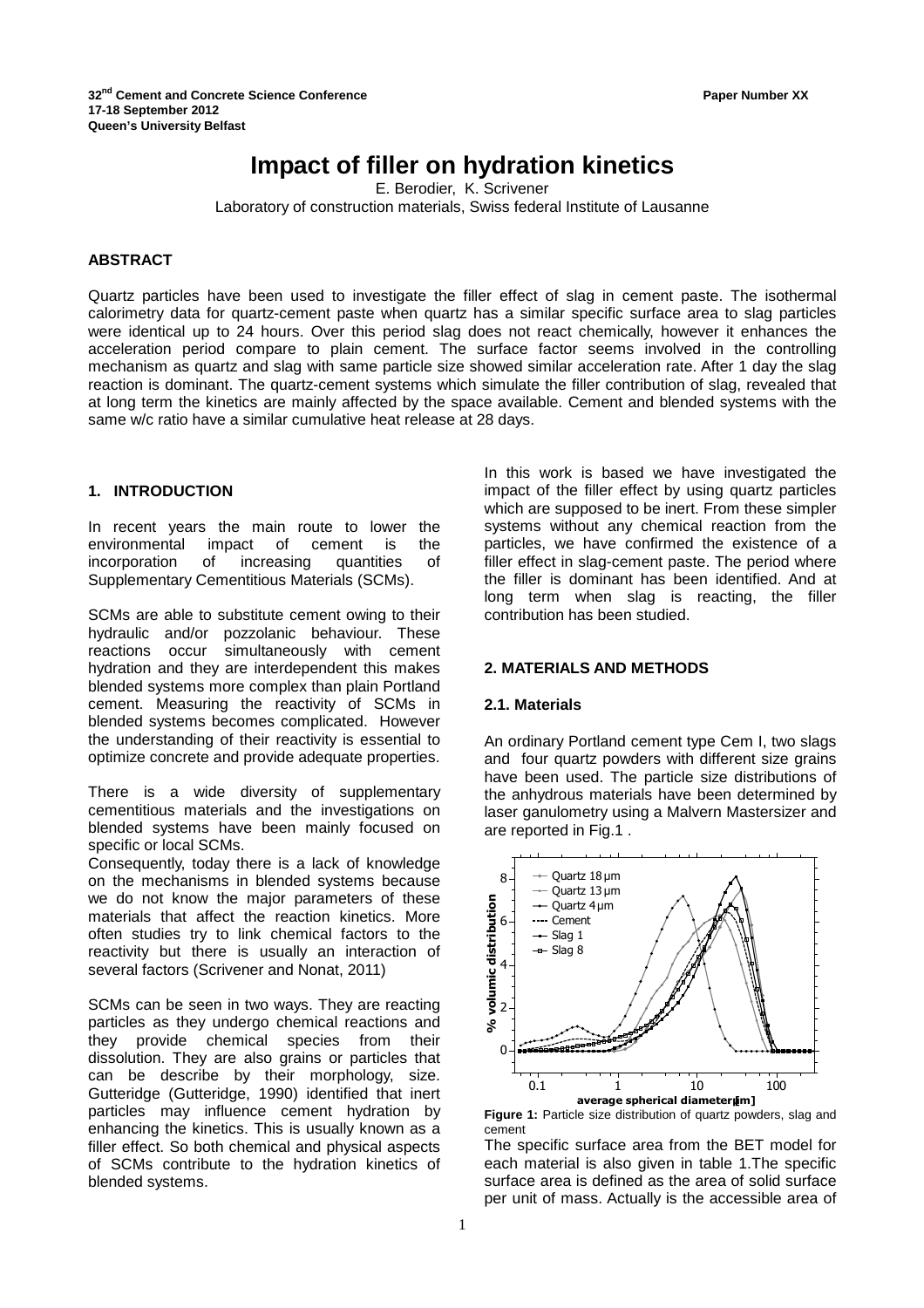solid surface per unit of mass. Thus, two particles with similar diameter can have a different S.S.A owing to the different roughness of their surface (i.e. Quartz 18um and Slag1).

**Table 1.** Specific surface area of the meaterials used

| <b>Materials</b> | Mean diameter<br>$(\mu m)$ | S.S.A<br>(cm <sup>2</sup> /g) |
|------------------|----------------------------|-------------------------------|
| Cement           | 16                         | 0.73                          |
| Quartz           | 18                         | 0.79                          |
| Quartz           | 13                         | 0.84                          |
| Quartz           | 4                          | 4.86                          |
| Slag 1           | 18                         | 0.87                          |
| Slag 8           | 15                         | 0.9                           |

### **2.2 Methods**

Plain cement pastes with different quartz or slag substitution levels were prepared (10, 20, 40, 70%).

Prior to mixing with water, the anhydrous materials were mix together with a Turbula device to give good homogeneity. After addition of water the pastes were mixed for 2 minutes at 1600 rpm.

10 g of paste was used for calorimetry experiments. The heat flow was recorded by a TAM Air isothermal calorimeter at 20°C over 28 days.

The acceleration rate which occurs in range of 3h to 10 hours was estimated from the linear part of the curve.

# **3. RESULTS AND DISCUSSION**

Fig. 2 shows the isothermal calorimetry curves for portland cement and blended systems, normalised relative to the Portlnd cement content. We observe that slag curve is very close to quartz 13 µm. This is the quartz which has the nearest S.S.A. to the slag used. Over the acceleration period the two curves are superposed.

The volume of solids and water is the same in all the systems. As quartz and slag have a similar specific surface area, the overlapping between the two curves indicate that the surface factor is determinant over the acceleration period.

Many studies have reported a significant impact of increasing the surface as the surface of particles should act as nucleation sites for hydrates (Gutteridge, 1990; Stark, Möser et al., 2007). Nevertheless, the distance between particles which is drastically decreased when finer particles are used, could be also a reason.

The main variation between the quartz and slag curves occurs from 24 hours. At this time, the heat flow from slag system overtakes that of the quartz system and remains higher (Fig.2). The extra-heat

compare to quartz is coming from the reaction of slag itself. Thus, the crossing point would correspond to the beginning of slag 1 reaction.

The shoulder peak in the slow down of the curve corresponds to the depletion of solid gypsum (Hesse, Goetz-Neunhoeffer et al., 2011). In cement paste the main product formed at this time seems to be ettringite (Gallucci, Mathur et al., 2010). In slag-cement paste studies , this shoulder is enhanced and lot of authors (Wu, 1983; Escalante, 2004) presumed that it was due to the reaction of slag itself. However Fig. 2 clearly showed that quartz-cement produced the same effect on the shoulder as slag. Thus, the shoulder is only affected by the filler effect and this confirms the results from a previous study from Kocaba on slagcement systems (Kocaba, 2009).



**Figure 2:** Isothermal calorimetry curves at 20° of cement paste, 40%Quartz, 40%Slag (% volume)

The addition of mineral particles to cement grains has a significant accelerating effect (Fig 2). When quartz or slag is added in higher quantities, the effect is even more significant (Fig. 3).

From the data of Fig. 3 the acceleration rate increases with fineness of the particles and with the replacement level. This is in good agreement with the surface factor influence that we already identified from Fig. 2.

It is also noticeable that the coarser fillers such as the slag 1 and quartz 18um do not have a large influence on this rate.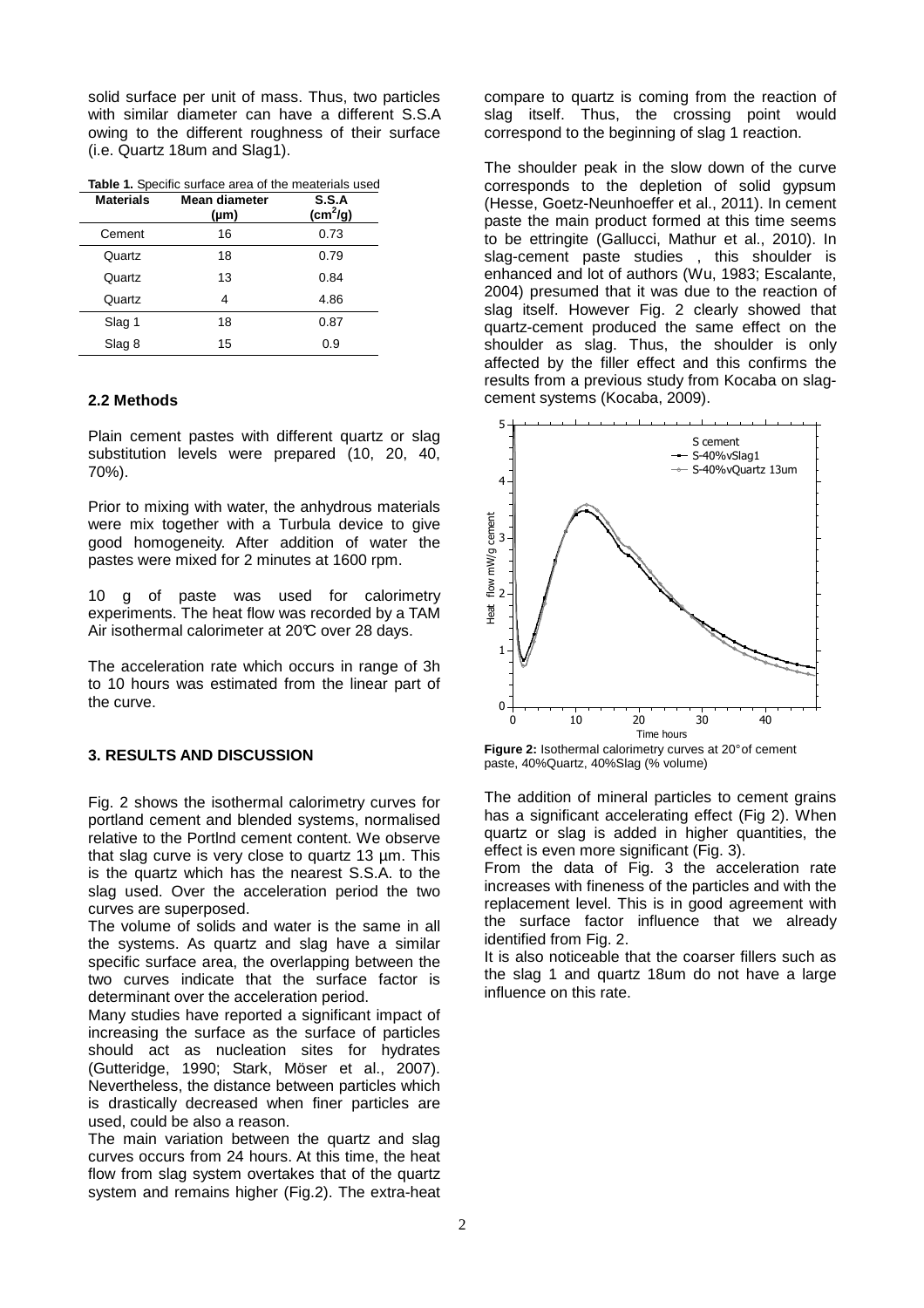

**Figure 3:** Slope value of the acceleration period for different blended systems

From Fig.2 the reaction of slag started from 24h-28 hours. Actually slag still reacts after 28 days as we can see the constant increase of the cumulative heat with both slag-cement pastes in Fig.4. By subtraction with the quartz curve which represents the filler contribution of slag we can access to the own contribution of the slag reactivity. This method have been used by Kocaba et al. (Kocaba, 2012).



**Figure 4:** Cumulative heat monitored by isothermal calorimetry over 28 days.

Slag 1 and slag 8 have a specific surface area close to that of quartz 13µm. When finer quartz such as 4 um is used, the cumulative heat is identical to that of quartz 13 µm (Fig. 5). This was found reproducible whatever the replacement level used. Although we observed in Fig. 2 finer quartz accelerates much more the main peak, at longer term it seems that the size or surface factor is not affecting the kinetics of hydration. To go further other experiments using coarse corundum with high S.S.A and rutile which is very fine  $\left\langle \text{1µm}\right\rangle$ were done at 40% of replacement. It results that even with different morphology and size, at long term the kinetics were similar for all the systems (i.e. quartz, corundum, rutile).

Thus, the dominant factor for later hydration would be the space available as all these systems present the same w/c ratio.

The curve of cement paste with water to cement ratio 0.6 confirm this assumptions. When 40% of cement is substituted by any filler in a paste with water/solids ratio 0.4 this corresponds to an effective water/cement ratio 0.66. In Fig. 5 curves of cement with w/c 0.6 and both quartz-cement curves of 40% substitution are joining at long term. Therefore, the later hydration would be dependant of the w/c ratio.



**Figure 5:** cumulative heat of quartz-cement paste with different size particles.

The water/cement ratio corresponds also to the water filled space. So, at later ages the kinetics would be controlled by the filling of the space remaining. Nevertheless, if we come back to Fig. 4 which illustrates the slag-cement heat, we notice that the cumulative heat is much higher than the quartz-cement with correspondent w/c ratio. This observation raises the question about the filling ability of the hydrates in slag-cement paste that have been highlighted recently (Scrivener and Nonat, 2011) with the evidence of different C-S-H morphology observed in slag-cement paste compare to cement paste (Richardson, 1999).

## **4. CONCLUSIONS**

The experimental results have established few keypoints as following:

- Quartz with similar S.S.A is able to simulate filler effect of slag.
- The acceleration period is significantly affected by a surface factor.
- The reactivity of slag starts around 24 hours in our case.
- Slag reaction has no influence on deceleration and on the shoulder peak except. So, the filler effect of slag is dominant over a period of 1 day.
- Fineness as well as the replacement level increase the acceleration rate. The